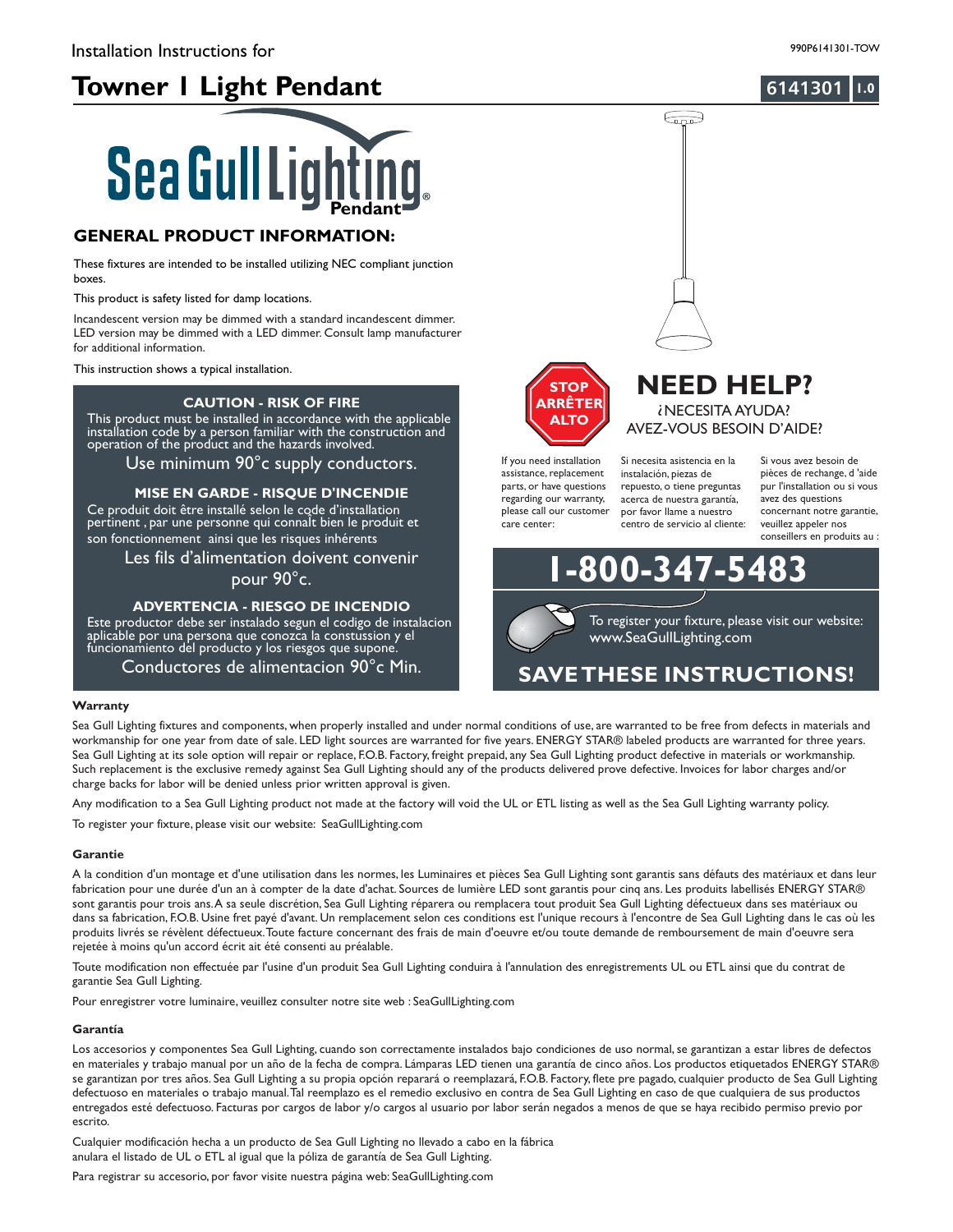## **Install the Fixture**



- Secure the mounting plate to the junction box. **1**
- Determine the desired length of the fixture, remove the strain relief screw, and feed the fixture cord through the strain relief and canopy. Re-install the screw. **2**
- Cut the excess cord leaving 6" of cord behind, strip the insulation 4" (Make sure not to nick the inner wires), and strip the end of the wires. **3**
- Connect the fixture to a suitable ground in accordance with local electrical codes. **4**
- Connect the white fixture wire (square and/or rigid) to the neutral power line wire with a wire nut. **5**
- Connect the black fixture wire (round and/or smooth) to the hot power line wire with a wire nut. **6**
- Neatly place all the wires into the junction box, place the canopy onto the mounting plate studs, and secure it in place by screwing the cap nuts onto the threaded studs. **7**
- Screw the lamp into the socket. Refer to the label on socket for Max Wattage Information. **8**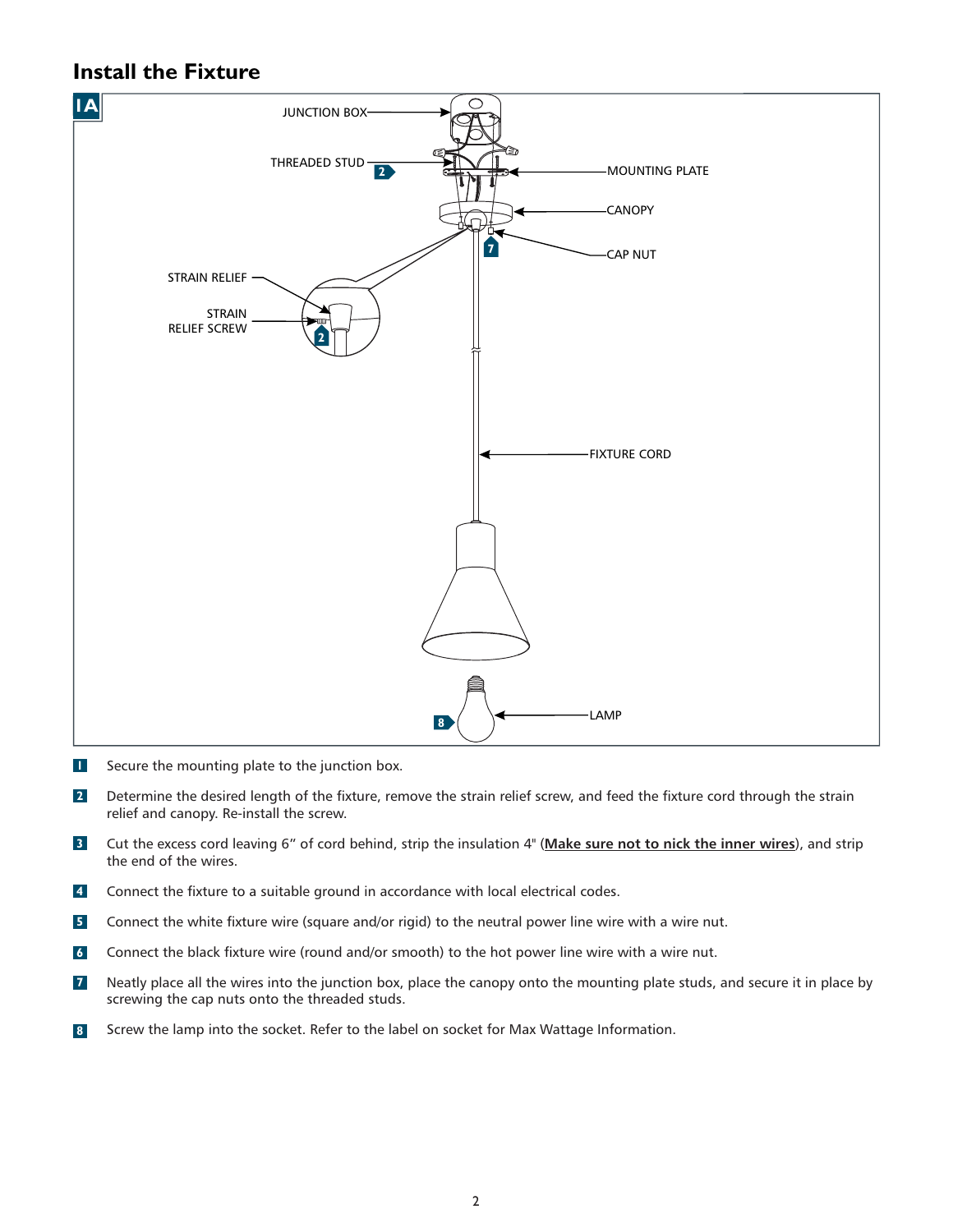## **Installer le Luminaire**



- Fixez la plaque de montage à la boîte de jonction. **1**
- Déterminer la longueur désirée de luminaire, retirez la vis de décharge de traction, et nourrir le cordon de luminaire à travers la décharge de traction et de la dais. Réinstaller la vis. **2**
- Couper le cordon en excès laissant 6 "de cordon derrière, dénuder 4" (Assurez-vous de ne pas entailler les fils intérieurs), et dénuder l'extrémité des fils. **3**
- Connectez le luminaire à un terrain approprié conformément aux codes électriques locaux. **4**
- Connectez le fil blanc de luminaire (carré et / ou rigide) au fil de la ligne d'alimentation neutre avec un écrou de fil. **5**
- Connectez le fil noir de luminaire (rond et / ou lisse) au fil de la ligne d'alimentation chaude avec un écrou de fil. **6**
- Placer soigneusement tous les fils dans la boîte de jonction, placez la canopée sur les goujons de la plaque de montage et le fixer en place en vissant les écrous sur les tiges filetées. **7**
- Visser l'ampoule dans la douille. Reportez-vous à l'étiquette sur la prise pour Max Wattage information. **8**